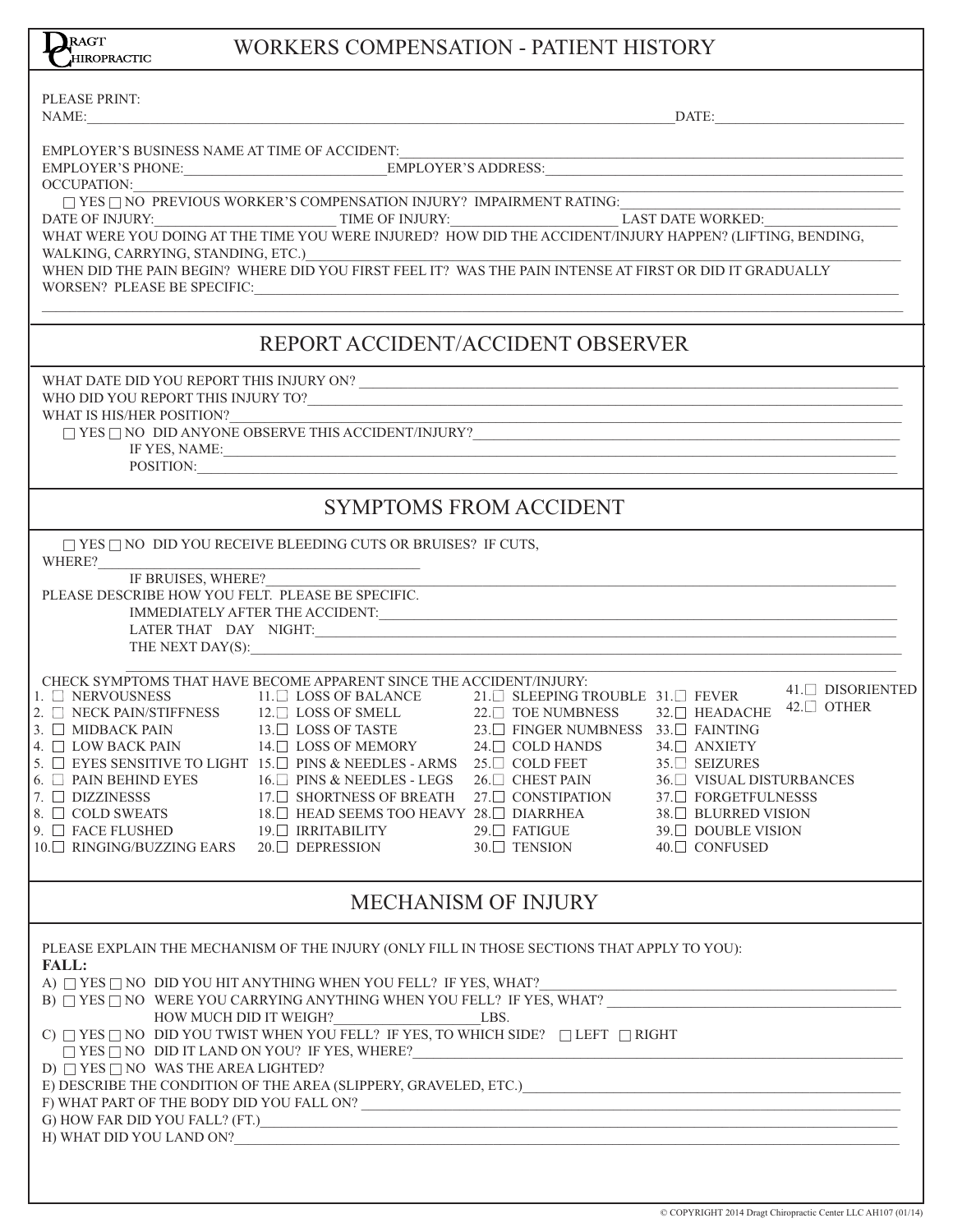| LIFT/PULL:                                                                                                                                                                                                                                                                                                                                                                                                                                                                                                                  |  |  |  |  |  |  |
|-----------------------------------------------------------------------------------------------------------------------------------------------------------------------------------------------------------------------------------------------------------------------------------------------------------------------------------------------------------------------------------------------------------------------------------------------------------------------------------------------------------------------------|--|--|--|--|--|--|
| A) HOW MUCH DID THE OBJECT WEIGH? LBS.                                                                                                                                                                                                                                                                                                                                                                                                                                                                                      |  |  |  |  |  |  |
| B) $\Box$ YES $\Box$ NO DID YOU FALL AFTER THE INJURY? IF YES, HOW FAR?<br><u> 1988 - Johann John Stone, meil in der Stone aus der Stone aus der Stone aus der Stone aus der Stone aus der S</u>                                                                                                                                                                                                                                                                                                                            |  |  |  |  |  |  |
| $\Box$ YES $\Box$ NO DID YOU HIT ANYTHING WHEN YOU FELL? WHAT?                                                                                                                                                                                                                                                                                                                                                                                                                                                              |  |  |  |  |  |  |
| C) $\Box$ YES $\Box$ NO WERE YOU TWISTING WHEN YOU WERE LIFTING/PULLING? IF YES, TO WHICH SIDE? $\Box$ LEFT $\Box$ RIGHT                                                                                                                                                                                                                                                                                                                                                                                                    |  |  |  |  |  |  |
| D) HOW FAR OFF THE GROUND DID YOU HAVE THE OBJECT BEFORE THE PAIN STARTED?                                                                                                                                                                                                                                                                                                                                                                                                                                                  |  |  |  |  |  |  |
| E) $\Box$ YES $\Box$ NO $\,$ DID YOU DROP THE OBJECT WHEN THE PAIN STARTED? $\_\_$                                                                                                                                                                                                                                                                                                                                                                                                                                          |  |  |  |  |  |  |
| F) $\Box$ YES $\Box$ NO DID IT LAND ON YOU? WHERE?<br>G) DID YOU LIFT WITH YOUR $\Box$ LEGS $\Box$ BACK OTHER                                                                                                                                                                                                                                                                                                                                                                                                               |  |  |  |  |  |  |
|                                                                                                                                                                                                                                                                                                                                                                                                                                                                                                                             |  |  |  |  |  |  |
|                                                                                                                                                                                                                                                                                                                                                                                                                                                                                                                             |  |  |  |  |  |  |
| <b>BEND:</b>                                                                                                                                                                                                                                                                                                                                                                                                                                                                                                                |  |  |  |  |  |  |
| A) □ YES □ NO WERE YOU LIFTING WHEN YOU WERE BENT OVER? IF YES, HOW MUCH DID THE OBJECT WEIGH? LBS.                                                                                                                                                                                                                                                                                                                                                                                                                         |  |  |  |  |  |  |
| B) HOW FAR WERE YOU BENT OVER?                                                                                                                                                                                                                                                                                                                                                                                                                                                                                              |  |  |  |  |  |  |
| C) $\Box$ YES $\Box$ NO DID YOU FALL WHEN THE PAIN STARTED? HOW FAR?<br>D) $\Box$ YES $\Box$ NO WERE YOU TWISTING WHEN YOU BENT FORWARD? TOWARD WHICH SIDE? LEFT RIGHT                                                                                                                                                                                                                                                                                                                                                      |  |  |  |  |  |  |
|                                                                                                                                                                                                                                                                                                                                                                                                                                                                                                                             |  |  |  |  |  |  |
|                                                                                                                                                                                                                                                                                                                                                                                                                                                                                                                             |  |  |  |  |  |  |
|                                                                                                                                                                                                                                                                                                                                                                                                                                                                                                                             |  |  |  |  |  |  |
| <b>WORK STATUS HISTORY</b>                                                                                                                                                                                                                                                                                                                                                                                                                                                                                                  |  |  |  |  |  |  |
|                                                                                                                                                                                                                                                                                                                                                                                                                                                                                                                             |  |  |  |  |  |  |
| IF YES, DATES:                                                                                                                                                                                                                                                                                                                                                                                                                                                                                                              |  |  |  |  |  |  |
| $\Box$ YES $\Box$ NO LIST RESTRICTIONS YOU HAVE BEEN PLACED ON:                                                                                                                                                                                                                                                                                                                                                                                                                                                             |  |  |  |  |  |  |
| IF YOU HAVE GONE BACK TO WORK, LIST ACTIVITIES THAT ARE                                                                                                                                                                                                                                                                                                                                                                                                                                                                     |  |  |  |  |  |  |
| PAINFUL:                                                                                                                                                                                                                                                                                                                                                                                                                                                                                                                    |  |  |  |  |  |  |
| <u> 1989 - Johann Stoff, deutscher Stoffen und der Stoffen und der Stoffen und der Stoffen und der Stoffen und der</u><br>DIFFICULT:                                                                                                                                                                                                                                                                                                                                                                                        |  |  |  |  |  |  |
| $\Box$ YES $\Box$ NO IF YOU ARE CURRENTLY ON DISABILITY (TIME LOSS), DO YOU WANT TO GO BACK TO WORK DOING YOUR                                                                                                                                                                                                                                                                                                                                                                                                              |  |  |  |  |  |  |
| <b>REGULAR JOB?</b>                                                                                                                                                                                                                                                                                                                                                                                                                                                                                                         |  |  |  |  |  |  |
| IF NO, WHY NOT?                                                                                                                                                                                                                                                                                                                                                                                                                                                                                                             |  |  |  |  |  |  |
| $\square$ YES $\square$ NO ARE THERE ANY PROBLEMS YOU HAVE WITH A FELLOW EMPLOYEE, SUPERVISOR, OR MANAGER THAT NEEDS                                                                                                                                                                                                                                                                                                                                                                                                        |  |  |  |  |  |  |
| TO BE DISCUSSED? IF YES, EXPLAIN:                                                                                                                                                                                                                                                                                                                                                                                                                                                                                           |  |  |  |  |  |  |
|                                                                                                                                                                                                                                                                                                                                                                                                                                                                                                                             |  |  |  |  |  |  |
| FIRST DOCTOR/HOSPITAL/CLINIC                                                                                                                                                                                                                                                                                                                                                                                                                                                                                                |  |  |  |  |  |  |
|                                                                                                                                                                                                                                                                                                                                                                                                                                                                                                                             |  |  |  |  |  |  |
| $\Box$ YES $\Box$ NO WERE YOU HOSPITALIZED AS A RESULT OF THIS ACCIDENT? IF YES, WHERE?                                                                                                                                                                                                                                                                                                                                                                                                                                     |  |  |  |  |  |  |
| DATE OF FIRST VISIT:<br>$\begin{tabular}{c} DOCTOR 1 NAME: \begin{tabular}{l c} DACES \end{tabular} \end{tabular} \begin{tabular}{l c} DACES \end{tabular} \end{tabular} \begin{tabular}{l c} DACES \end{tabular} \begin{tabular}{l c} DACES \end{tabular} \end{tabular} \begin{tabular}{l c} DACES \end{tabular} \end{tabular} \begin{tabular}{l c} DACES \end{tabular} \begin{tabular}{l c} DACES \end{tabular} \end{tabular} \begin{tabular}{l c} DACES \end{tabular} \end{tabular} \begin{tabular}{l c} DACES \end{tab$ |  |  |  |  |  |  |
|                                                                                                                                                                                                                                                                                                                                                                                                                                                                                                                             |  |  |  |  |  |  |
| WHAT DIAGNOSIS DID THE DOCTOR GIVE YOU?<br><u> 1980 - Johann Johann Stoff, deutscher Stoffen und der Stoffen und der Stoffen und der Stoffen und der Stoffen</u>                                                                                                                                                                                                                                                                                                                                                            |  |  |  |  |  |  |
| $\Box$ YES $\Box$ NO WERE YOU GIVEN TREATMENT? IF YES, WHAT TYPE?                                                                                                                                                                                                                                                                                                                                                                                                                                                           |  |  |  |  |  |  |
| WHAT BENEFITS DID YOU RECEIVE FROM THIS TREATMENT?                                                                                                                                                                                                                                                                                                                                                                                                                                                                          |  |  |  |  |  |  |
| DATE OF LAST TREATMENT:                                                                                                                                                                                                                                                                                                                                                                                                                                                                                                     |  |  |  |  |  |  |
| $\Box$ YES $\Box$ NO DID THE DOCTOR REFER YOU TO ANOTHER HEALTH PROFESSIONAL? IF YES, TO WHOM AND FOR WHAT?                                                                                                                                                                                                                                                                                                                                                                                                                 |  |  |  |  |  |  |
|                                                                                                                                                                                                                                                                                                                                                                                                                                                                                                                             |  |  |  |  |  |  |
| PRIOR SIMILAR SYMPTOMS                                                                                                                                                                                                                                                                                                                                                                                                                                                                                                      |  |  |  |  |  |  |
|                                                                                                                                                                                                                                                                                                                                                                                                                                                                                                                             |  |  |  |  |  |  |
| $\Box$ YES $\Box$ NO DID YOU HAVE ANY PHYSICAL COMPLAINTS JUST BEFORE THE ACCIDENT? IF YES, PLEASE DESCRIBE IN                                                                                                                                                                                                                                                                                                                                                                                                              |  |  |  |  |  |  |
| DETAIL:<br>TYES TINO HAVE YOU EVER HAD ANY PRIOR INJURIES, ACCIDENTS, DISEASES OR TREATMENT TO THE AREA OF YOUR                                                                                                                                                                                                                                                                                                                                                                                                             |  |  |  |  |  |  |
| <b>BODY NOW AFFECTED?</b>                                                                                                                                                                                                                                                                                                                                                                                                                                                                                                   |  |  |  |  |  |  |
| IF YES, WHAT PART WAS PREVIOUSLY INJURED?                                                                                                                                                                                                                                                                                                                                                                                                                                                                                   |  |  |  |  |  |  |
|                                                                                                                                                                                                                                                                                                                                                                                                                                                                                                                             |  |  |  |  |  |  |
|                                                                                                                                                                                                                                                                                                                                                                                                                                                                                                                             |  |  |  |  |  |  |
|                                                                                                                                                                                                                                                                                                                                                                                                                                                                                                                             |  |  |  |  |  |  |
| $\begin{tabular}{c} $\fbox{ } \textsc{Yes} $\fbox{~NO}$ \textit{ WERE YOU} \textit{TREATED? } \textsc{BY} \textit{WHOM?} \end{tabular} \begin{tabular}{c} \hline \textit{ENDED:} \end{tabular} \begin{tabular}{c} \hline \textit{ENDED:} \end{tabular} \end{tabular} \begin{tabular}{c} \hline \textit{ENDED:} \end{tabular} \end{tabular} \begin{tabular}{c} \hline \textit{ENDED:} \end{tabular} \end{tabular} \begin{tabular}{c} \hline \textit{ENDED:} \end{tabular} \end{tabular} \begin{tabular}{c$                   |  |  |  |  |  |  |
|                                                                                                                                                                                                                                                                                                                                                                                                                                                                                                                             |  |  |  |  |  |  |
|                                                                                                                                                                                                                                                                                                                                                                                                                                                                                                                             |  |  |  |  |  |  |
|                                                                                                                                                                                                                                                                                                                                                                                                                                                                                                                             |  |  |  |  |  |  |
|                                                                                                                                                                                                                                                                                                                                                                                                                                                                                                                             |  |  |  |  |  |  |
|                                                                                                                                                                                                                                                                                                                                                                                                                                                                                                                             |  |  |  |  |  |  |
|                                                                                                                                                                                                                                                                                                                                                                                                                                                                                                                             |  |  |  |  |  |  |
|                                                                                                                                                                                                                                                                                                                                                                                                                                                                                                                             |  |  |  |  |  |  |
|                                                                                                                                                                                                                                                                                                                                                                                                                                                                                                                             |  |  |  |  |  |  |
|                                                                                                                                                                                                                                                                                                                                                                                                                                                                                                                             |  |  |  |  |  |  |
|                                                                                                                                                                                                                                                                                                                                                                                                                                                                                                                             |  |  |  |  |  |  |
|                                                                                                                                                                                                                                                                                                                                                                                                                                                                                                                             |  |  |  |  |  |  |
|                                                                                                                                                                                                                                                                                                                                                                                                                                                                                                                             |  |  |  |  |  |  |
|                                                                                                                                                                                                                                                                                                                                                                                                                                                                                                                             |  |  |  |  |  |  |